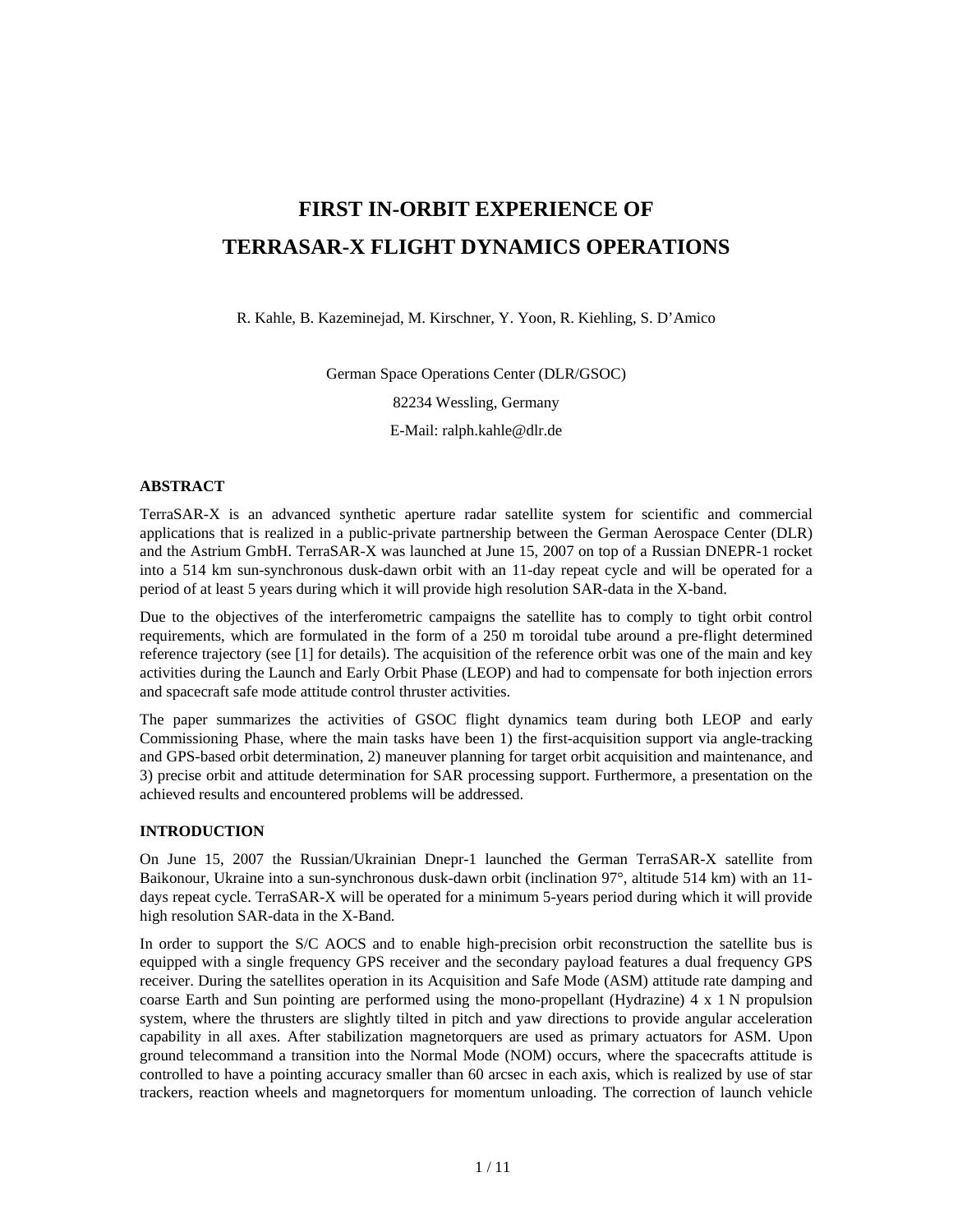dispersion errors and orbit maintenance is performed in the Orbit Control Mode (OCM), which uses the afore-mentioned Hydrazine system. For a nominal Earth-orientation the thrusters primarily point in antiflight direction. Thus the satellite has to perform a yaw-slew first to support out-of-plane or orbit lowering maneuvers.

## **SEPARATION AND FIRST ACQUISITION**

The Russian/Ukrainian Dnepr-1 launch vehicle was released from its launch pad in Baikonour, Ukraine on June 15 2007 at 02:14:01.23 UTC. Within the subsequent 925 seconds the burn and separation of first and second stages, the payload fairing jettison and the burn of the upper stage nominally took place followed by the separation of the TerraSAR-X spacecraft from the upper stage within the visibility of Malindi groundstation (the location is depicted in Figure 1). The separation automatically triggered spacecraft activation and OBC boot sequence during which the S-Band transmitter was switched on and started to transmit idle frames. Following a three minutes boot-up sequence the transmission of house-keeping telemetry started. The ESOC Malindi ground-station was able to track the satellite, and received and forwarded the very first housekeeping telemetry to the German Space Operations Center (GSOC) in Oberpfaffenhofen. Based on the telemetry an initial health check could be performed implying green status of all sub-systems, a successful completion of the rate damping process and transition to Earth acquisition attitude mode.

The injection performance is summarized in Table 1. The nominal values for the osculating elements have been propagated based on the Dnepr-1 specification taking into account the slight variations observed for actual platform release time (i.e. 1.23 seconds) and separation time (i.e. -0.21 seconds). The achieved values were reported from the launch provider and are derived from upper-stage measurements. Clearly, all performance requirements (right column) were precisely met.

| <b>Element</b> (osculating)                              | nominal  | achieved | difference (i.e.<br>achieved minus<br>nominal) | required<br>accuracy<br>$(3-sigma)$ |
|----------------------------------------------------------|----------|----------|------------------------------------------------|-------------------------------------|
| Semi-major axis [km]                                     | 6892.742 | 6892.841 | 0.099                                          | $+2$                                |
| Eccentricity [-]                                         | 0.000029 | 0.000018 | $-0.000011$                                    | < 0.001                             |
| Inclination [deg]                                        | 97.443   | 97.440   | $-0.002$                                       | $\pm 0.04$                          |
| <b>Right Ascension of Ascending</b><br>Node (RAAN) [deg] | 173.001  | 173.003  | 0.002                                          | $\pm 0.05$                          |
| Argument of Latitude [deg]                               | 179.772  | 179.776  | 0.004                                          | n/a                                 |

Table 1. Summary of injection performance

Because of the accurate injection the first acquisition over Malindi could successfully be performed based on the nominal orbit information provided by GSOC before launch. The re-acquisition during the next contacts took place without major problems and without the need for updated orbit information. The timeoffset values reported by the stations during the first orbital revolutions were below a few seconds. However frequent updates of the station support products became necessary when the ASM attitude control thruster firings slowly raised the orbit (cf. Figure 2) inducing significant delays in the predicted groundstation events.

The ground track of the spacecraft is shown in Figure 1. The depicted LEOP S-Band TT&C ground station network was chosen in order to respond to the need of extended spacecraft visibility, i.e. on average one contact per orbit should be available in order to safely complete the planned LEOP operations and allow sufficient margin for contingency resolution and fallback plans. The individual stations are: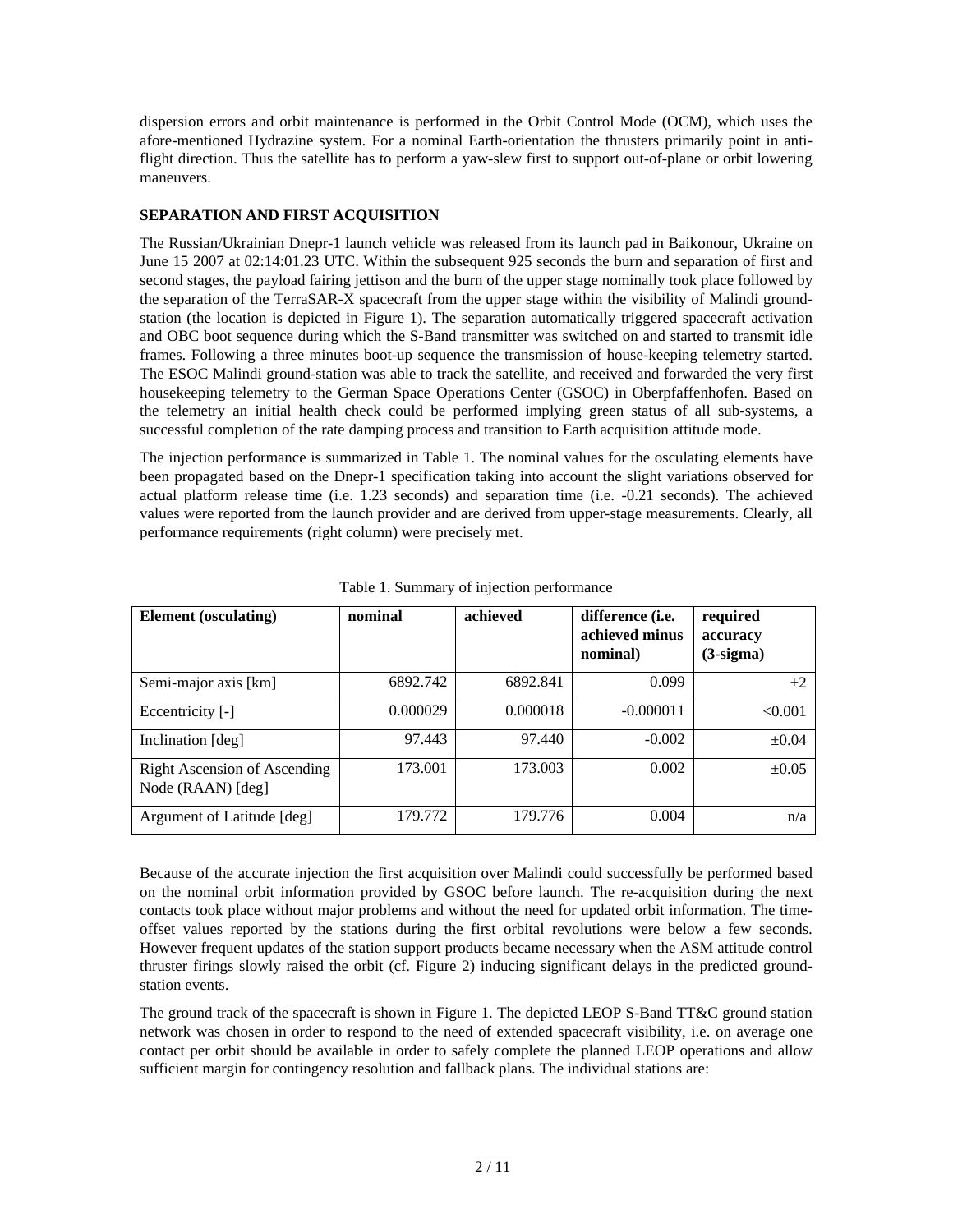- Weilheim, Germany as the primary station for uplink, real-time telemetry and house-keeping memory dump downlink. Weilheim is the only remainder of the network when entering the routine operations phase;
- the polar SSC station in Kiruna, Sweden;
- the CSA stations in St. Hubert and Saskatoon, Canada, and
- the aforementioned ESA station in Malindi, Kenya.

Besides, Neustrelitz, Germany serves as the primary SAR-data downlink station in X-Band.



Figure 1. Launcher trajectory (green) and ground track of first 7 orbits (red). Ground station visibility circles are calculated for an elevation of 5 deg.

#### **TARGET ORBIT ACQUISITION**

Although the satellite achieved a stable attitude within its Acquisition and Safe Mode (ASM) quite early, the transition in the thruster-free Normal Mode (NOM) had to be repeated several times during the first three days of the mission. Here, diverse settings of monitoring parameters for on-board FDIR functionality had to be adjusted until a robust stay within the NOM mode was achieved. In the meantime safe mode attitude thruster firings mainly lead to orbit raising and significantly increased the orbital deviations compared to the injection performance. The evolution of the semi-major axis up to the moment of stable nominal mode (i.e.  $MET = 3$  days) is depicted in Figure 2. The plot also indicates the locations of the first orbit correction maneuvers as summarized in Table 2.

After reaching a stable NOM mode, the first planned thruster activity aimed on the check-out of the maneuver flight procedure, i.e. the commanding of mode and sub-mode switches and the evaluation of AOCS performance. In order to reduce the complexity an in-flight maneuver was performed instead of antiflight, which would have been preferred from acquisition planning side of view but requires a 180 deg yawslew of the satellite. However, the burn duration was chosen to a minimum of 1 second (maneuver #0, see Table 2) to worsen the orbit as little as possible. The real-time execution took successfully place in the visibility of St. Hubert ground-station. One orbit after a time-tagged anti-flight maneuver (#1) was performed aiming primarily on the calibration of the total active thruster branch and further the check-out of anti-flight AOCS procedure together with a slight correction of orbit altitude (cf. Figure 2). The burn and the back-slew towards nominal orientation were planned within the visibility of Saskatoon in order to have a possibility to abort the burn or to command the satellite in a safe attitude mode. Fortunately none of this was needed.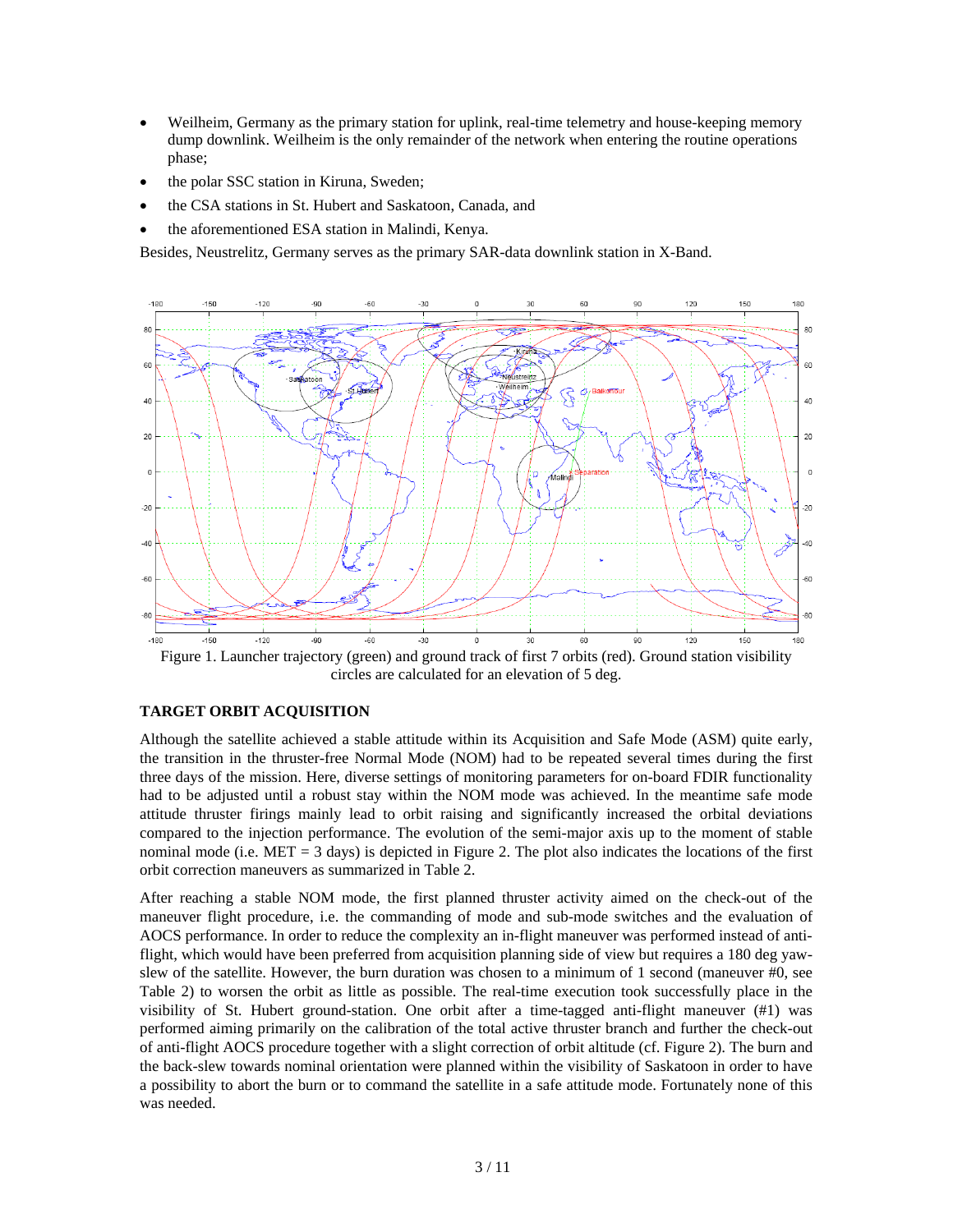

Figure 2. Evolution of relative mean semi-major axis ( $\Delta a = a_{TSX} - a_{REF}$ ) during the first 4 days.

| #              | Epoch      | <b>MET</b>     | $\Lambda v$ | Direction  | Burn duration | Maneuver type                 |  |
|----------------|------------|----------------|-------------|------------|---------------|-------------------------------|--|
|                |            | [d]            | [m/s]       |            | [s]           |                               |  |
| $\Omega$       | 2007/06/17 | $\overline{2}$ | 0.003       | Tangential |               | Procedure test                |  |
| 1              | 2007/06/17 | $\overline{2}$ | $-0.053$    | Tangential | 20            | Calibration                   |  |
| $\overline{2}$ | 2007/06/18 | 3              | $-1.327$    | Tangential | 500           | Drift reduction               |  |
| 3              | 2007/06/18 | 3              | $-1.549$    | Tangential | 600           | Drift stop                    |  |
| $\overline{4}$ | 2007/06/18 | 3              | $-0.811$    | Normal     | 322           | Coarse inclination correction |  |
| 5              | 2007/06/19 | $\overline{4}$ | $-1.426$    | Tangential | 586           | Back-drift start and          |  |
|                |            |                |             |            |               | $\Delta$ e-reduction          |  |
| 6              | 2007/06/25 | 10             | 1.187       | Tangential | 501           | Back-drift reduction          |  |
| 7              | 2007/06/25 | 10             | 1.507       | Tangential | 650           | Back-drift stop and           |  |
|                |            |                |             |            |               | coarse adjustment of $e(1/2)$ |  |
| 8              | 2007/06/25 | 10             | $-1.326$    | Tangential | 581           | Coarse adjustment of $e(2/2)$ |  |
| 9              | 2007/06/26 | 11             | 0.253       | Normal     | 112           | RAAN and inclination          |  |
|                |            |                |             |            |               | adjustment                    |  |
| 10             | 2007/06/26 | 11             | 0.064       | Tangential | 28            | Fine adjustment of $e(1/2)$   |  |
| 11             | 2007/06/26 | 11             | $-0.081$    | Tangential | 35            | Fine adjustment of $e(2/2)$   |  |

| Table 2. Summary of orbit correction maneuvers until moment of target orbit acquisition. |  |  |  |  |
|------------------------------------------------------------------------------------------|--|--|--|--|
|                                                                                          |  |  |  |  |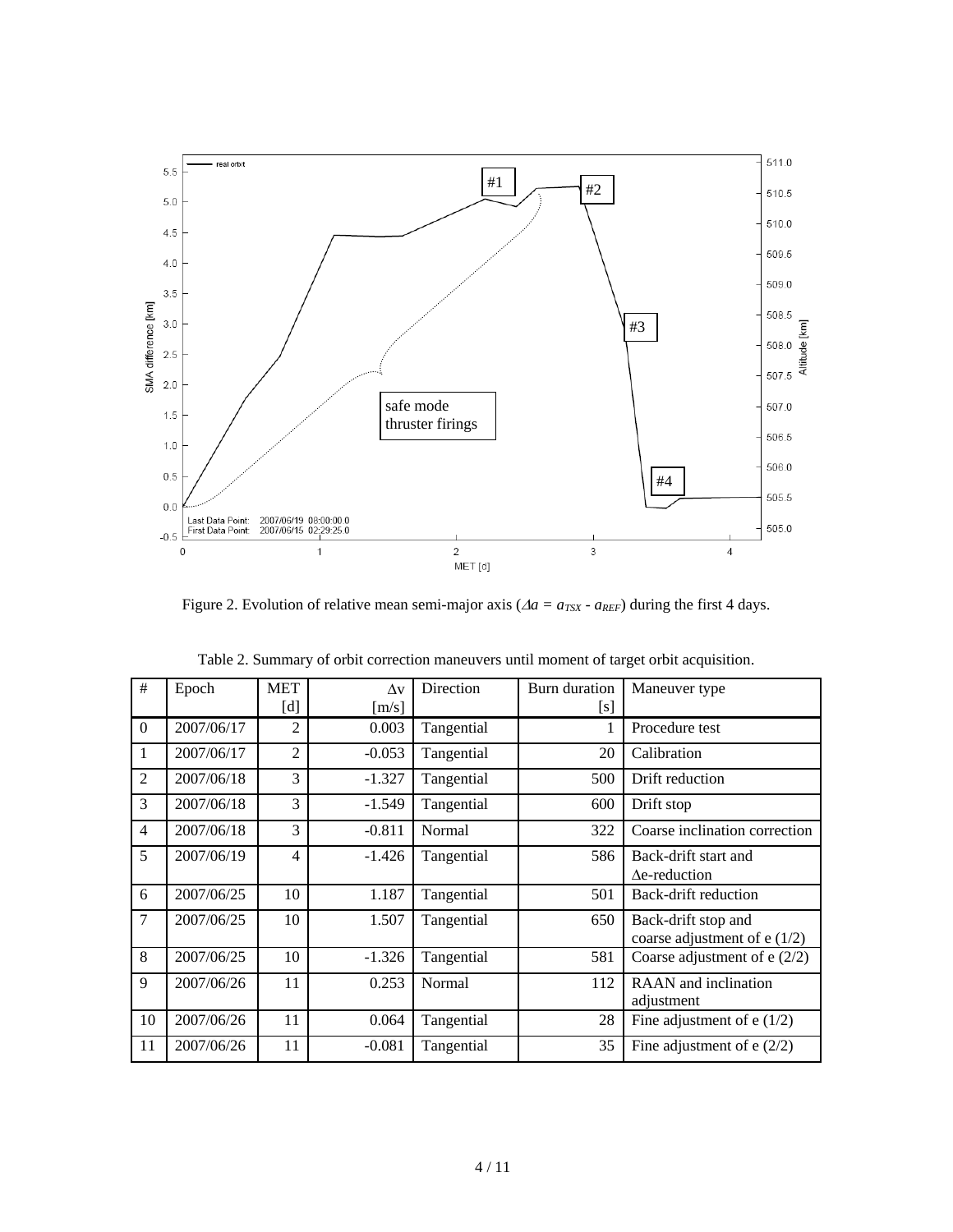Having confidence in the OCM, larger maneuvers were planned to align the satellite with its desired target orbit. As depicted in Figure 2 the safe mode firings raised the orbit altitude by 5 km introducing a significant along-track drift. Anti-flight direction maneuvers #2 and #3 were planned to reduce and finally stop that drift respectively by adjusting the altitude with the reference altitude. Further, an out-of-plane maneuver (#4) was performed over Malindi in order to roughly correct the inclination and further to reduce the combined (Δa, Δi) effect on the RAAN rate drift. Because of a small attitude miss-alignment a thrust component in flight direction caused a slight increase of the semi-major axis (cf. Figure 2).

While the locations of the first maneuvers were pre-determined by the need for ground-station visibility, the next maneuvers were placed in order to correct the eccentricity vector towards a frozen eccentricity, i.e. an orbit where the perigee is always located above the North Pole and the geodetic altitude is more or less constant for given latitude. Introducing the argument of perigee <sup>ω</sup> the eccentricity (*e*) vector in general is defined as (cf. [2])

$$
(e_x \, e_y) = (e^* \cos \omega, \, e^* \sin \omega), \tag{2}
$$

the frozen eccentricity vector as

$$
(e_{xf}e_{yf})=(0,e_f),\t\t(3)
$$

and the relative eccentricity vector as

$$
(\Delta e_x \ \Delta e_y) = (e_x - e_{xf} \ e_y - e_{yf}) = (e_x \ e^* \sin \omega - e_f). \tag{4}
$$

The installation process during the LEOP is depicted in Figure 3, where the product of relative eccentricity vector and mean semi-major axis is presented in meters.



Figure 3. Evolution of product of relative eccentricity vector and mean semi-major axis during MET 4 (Start) and MET 12 days (End).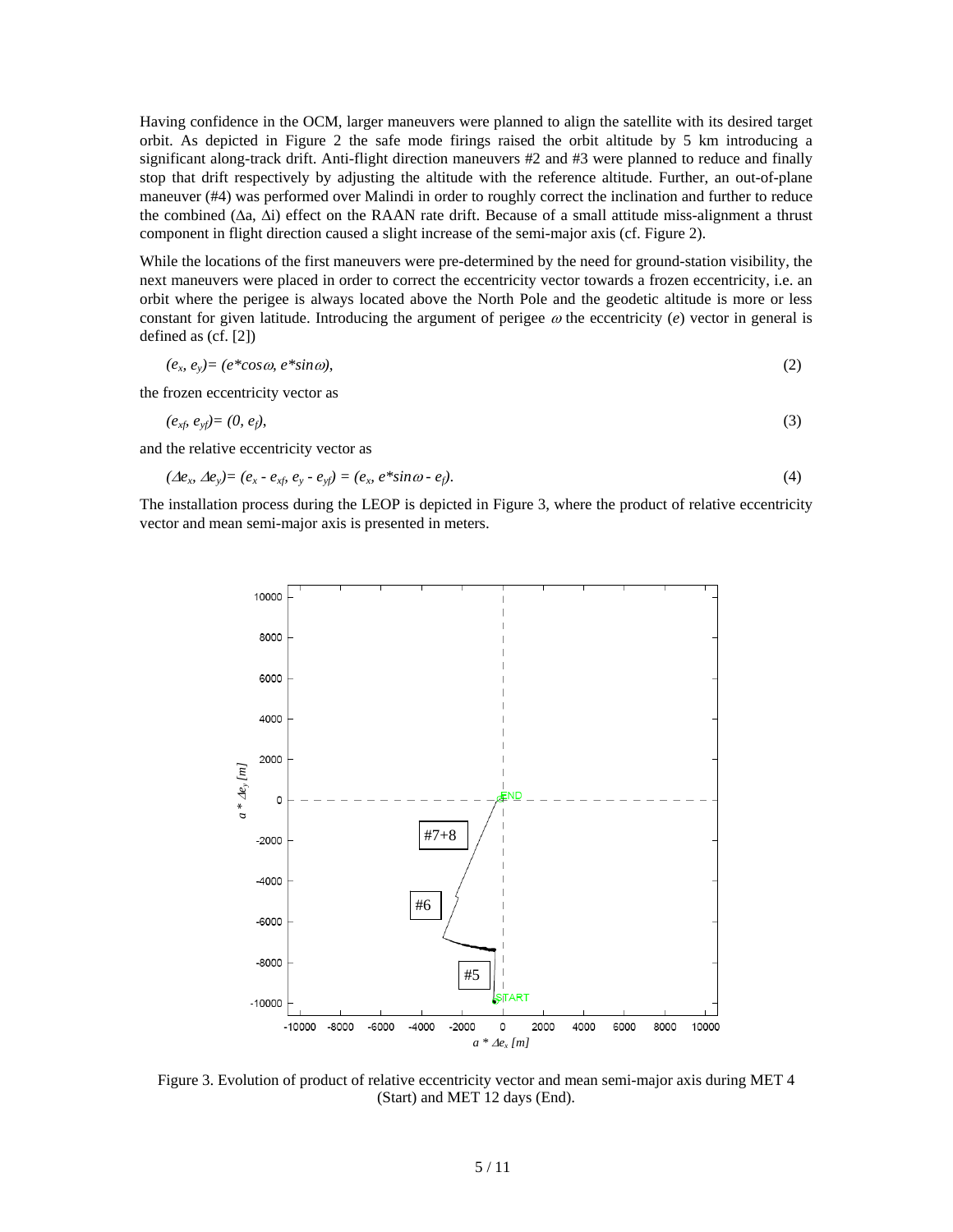After the coarse orbit adjustments (maneuvers #1 to #4) an offset of about  $1.5*10<sup>-3</sup>$  in  $\Delta e$  remained (see Figure 3). The locations of the next orbit correction maneuvers were determined in order to have a maximum side-effect on the relative eccentricity.

The anti-flight maneuver #5 decreased the orbital height by 2.5 km (cf. Figure 4) inducing both a reduction of the relative phase (i.e.  $a^* \Delta u = a^*(u_{TSX} - u_{REF})$ , where *u* is the argument of latitude), which was off by more than 2000 km (cf. Figure 5), and a reduction of the relative eccentricity by about  $3*10^{-4}$  (equivalent to *a\**Δ*e* of 2 km, cf. Figure 3). The size of the maneuver (cf. Table 2) was driven by the back-drift rate required to achieve the reference orbit within the first 11-days cycle of the mission preceding the SAR instrument commissioning phase. After five days the drift became reduced by maneuver #6, which again aimed on a reduction of the Δe difference.



Figure 4. Evolution of relative mean semi-major axis  $\Delta a = a_{TSX} \cdot a_{REF}$ .

The remaining adjustment of relative eccentricity could not be afforded by other orbit correction maneuvers. Therefore a double maneuver (#7 and #8) comprising of in- and anti-flight maneuvers at opposite orbit positions was performed. This time, the relative phase drift was almost stopped at -7 km distance from the reference position (cf. Figure 5), corresponding to less than -1 sec of flight time.

Finally, the maneuver pair #10 and #11 fine adjusted the relative eccentricity vector. However, both maneuvers were so small (below 10 cm/s each, cf. Table 2) that their effect can hardly be seen in Figure 3. For completeness, the out-of-plane maneuver #9 fine-adjusted both RAAN and inclination.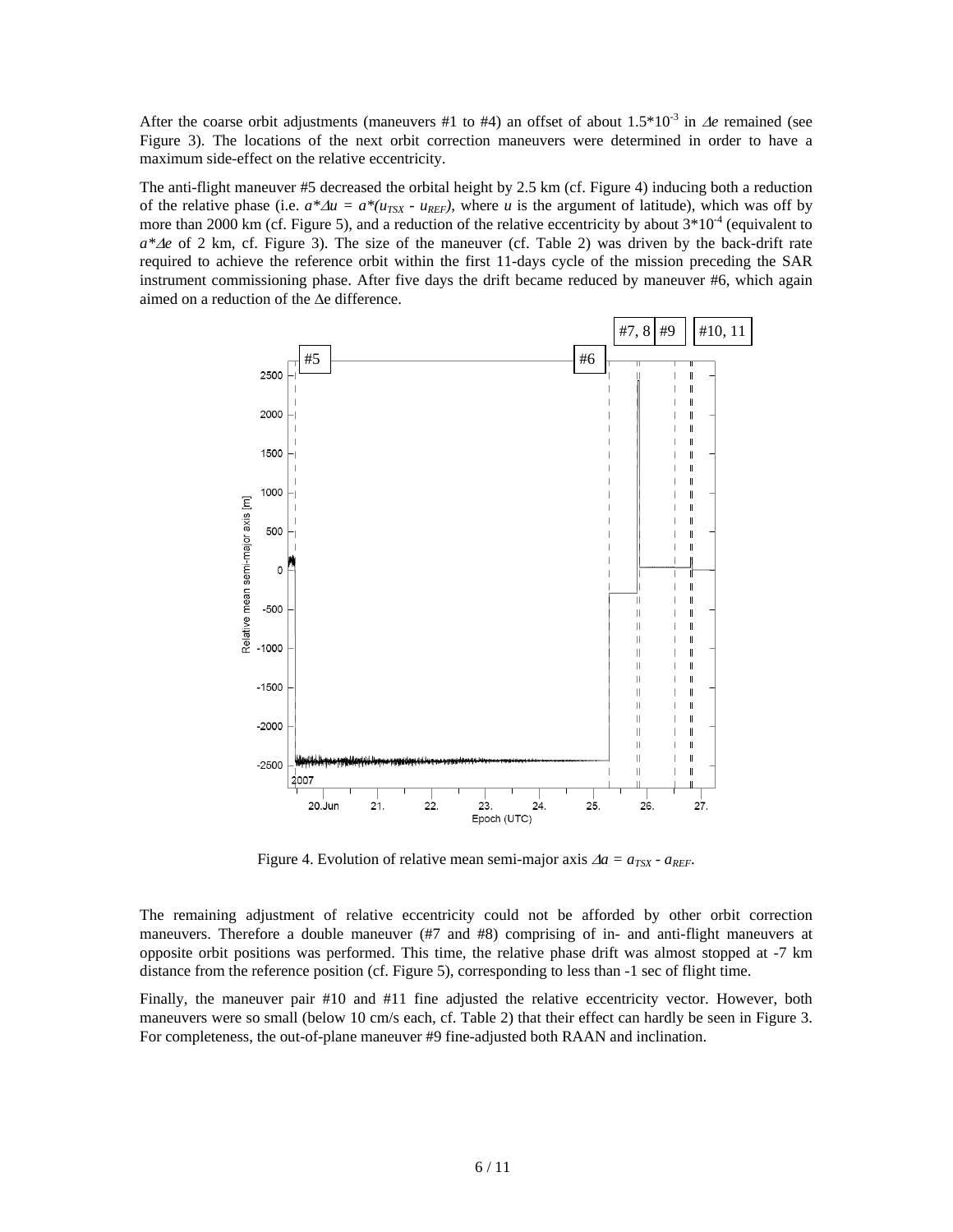

Figure 5. Evolution of relative phase  $a^*(u_{TSX} - u_{REF})$ .

## **TARGET ORBIT MAINTENANCE**

The achieved cross-track deviation of TerraSAR-X from the reference orbit and its evolution are depicted in Figure 6 and Figure 7. Due to atmospheric drag as well as Sun and Moon perturbations the radial and normal separations vary and would violate the 250 m 1-sigma control requirement. Hence orbit maintenance maneuvers are necessary to keep the satellite within the required limits. To minimize both the interruption of SAR data takes and the total amount of thruster firings, which is limited by acceptance test level that was applied to another mission using the same propulsion system, the maintenance of semi-major axis and eccentricity is simultaneously achieved by a single maneuver at an optimized location (cf. [2]).

After the executions of maneuvers #10 and #11 a maximum normal deviation of -400 m at the ascending node (and +400 m at descending node) was achieved (see Figure 6). However, at this time the radial difference was negative implying a forward motion of the relative phase (i.e. from about -7 km as depicted in Figure 5 towards 0). A change in relative phase is equivalent to a change in relative flight time, which corresponds to a normal displacement at the equator crossing w.r.t. reference orbit. For example, a change in  $a\Delta u$  by 7.6 km corresponds to a change in relative flight time of 1 sec which is equivalent to 500 m normal displacement. This interrelation can be seen in Figure 6 where the red-plotted normal displacement at the ascending node evolves from -400 m towards +250 m.

When reaching the upper control limit the in-plane maneuver  $\#12$  ( $\Delta v = 0.01$  m/s) was triggered to change the semi-major axis by about 20 m achieving a positive radial error and hence a back-drift of both relative phase and normal displacement. The orbital decay of TerraSAR-X naturally stops that back-drift (i.e. when reaching Δ*a = 0* (close to July 11 in Figure 6)) and initiates a forward-drift. The resulting parabola-shaped evolution of the normal error in Figure 6 is characteristic for a maneuver cycle.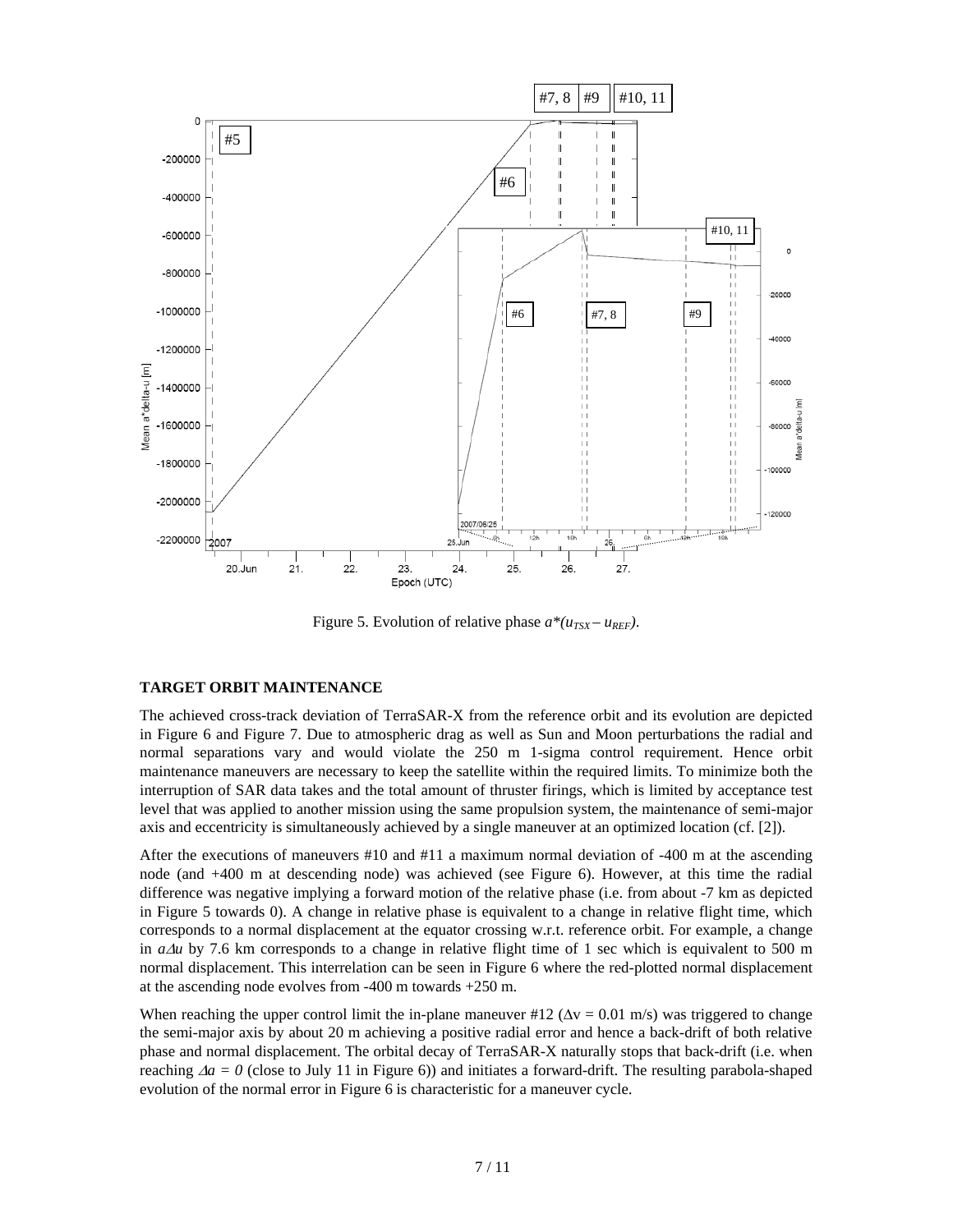Care has to be taken when controlling the relative eccentricity vector. Due to the required maximum difference of  $\pm 250$  m cross-track w.r.t. the reference orbit a deviation from the frozen orbit mainly affects the cross-track error in radial direction. To stay inside the tube the maximum permitted error for the eccentricity is about  $3.6*10^{-5}$  according to

$$
r_{peri} = a^*(1-e) \tag{1}
$$

where  $r_{peri}$  is the radius at the perigee. The main contribution to the radial error comes from the orbital decay by atmospheric drag. In order to maximize the time between two orbit maintenance (i.e. orbit raising) maneuvers the difference to the frozen eccentricity vector should be kept as small as possible. Because of the low solar activity the current duration of a maneuver cycle is on the order of 2 to 3 weeks.



Figure 6. Evolution of normal error during orbit maintenance phase.

The total cross-track error for the time from target orbit acquisition (i.e. June 27th) to completion of first orbit maintenance maneuver cycle (i.e. July 23th) is depicted in Figure 7. Clearly, the 1-sigma 250 m control requirement could be achieved proofing both theory (see [3] for details) and implementation of the complex control algorithm.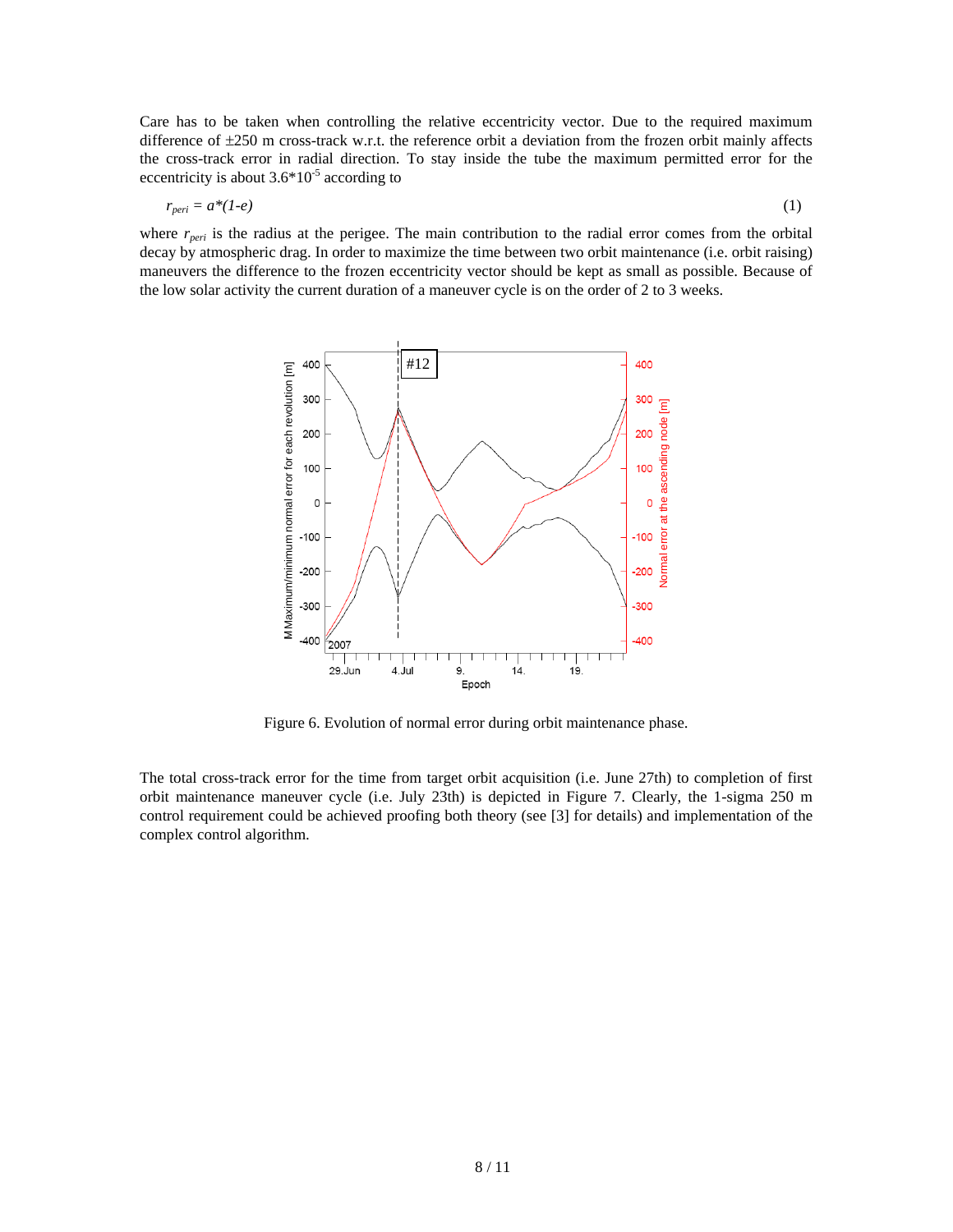

Figure 7. Evolution of normal and radial error during orbit maintenance phase (depicted interval starts at June 27 and stops at July 23).

#### **PRECISE ORBIT AND ATTITUDE DETERMINATION**

The maneuver activities described so far were planned by dedicated S/W for target orbit acquisition and 250 m tube control. For both processes it is mandatory to have precise knowledge on the current orbit. Further, for the routine generation of SAR image data products, GSOC has to provide reconstructed orbit and attitude information. The underlying processes of orbit and attitude determination of TerraSAR-X will be addressed in this section.

For the period shortly after the S/C separation, the rapid orbit determination (ROD) was performed based on tracking angle measurements obtained from the LEOP network ground stations. During the first orbits there were mainly Malindi and Kiruna. In order to have more precise and frequent measurements, the onboard GPS receiver was switched-on during the Malindi contact within the  $2<sup>nd</sup>$  orbital revolution. Thereafter the dumped GPS navigation solution data was exclusively used for orbit determination and prediction.

The ROD performs a least-squares batch adjustment of the following estimation parameters: epoch state vector (position and velocity), drag coefficient, solar radiation coefficient, extended maneuvers, and measurement biases. As a result of ROD and orbit prediction, the following products are made available to the ground-segment:

- Type 0 (Predicted) orbit product with 700 m required accuracy (along-track, 1-sigma);
- Type 1 (Quicklook) orbit product with 10 m required accuracy (3D, 1 Sigma).

The achieved accuracies are 70 m for Type 0 and 3 m for Type 1 when using the navigation data from the secondary payload dual-frequency TOR-IGOR GPS receiver. The achievable accuracy for the Type 0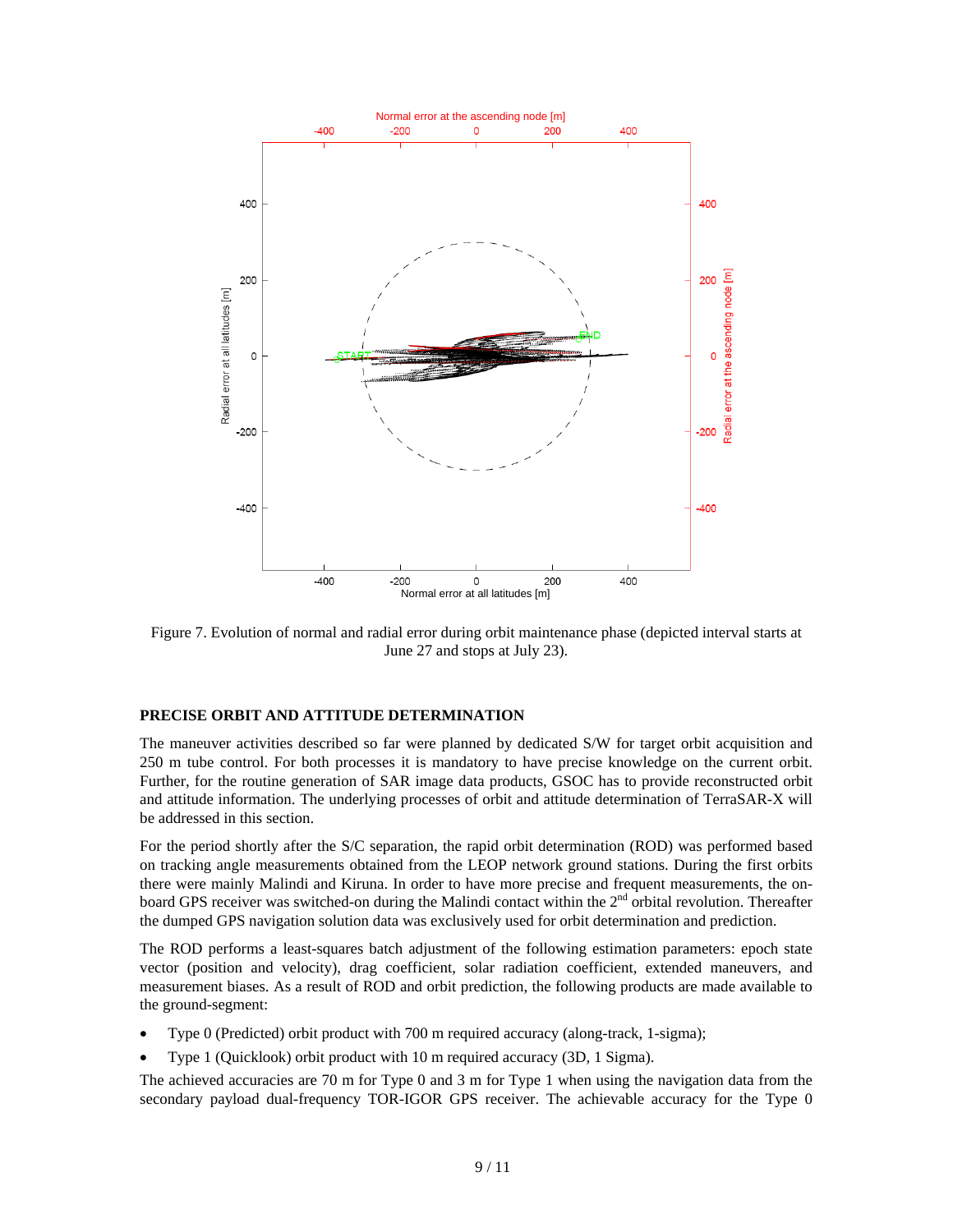product (i.e. 24h prediction) will change within the 5 years mission life-time and is expected to degrade during periods of moderate and high solar activity (cf. [4]). Based on the ROD results, orbit related products are regularly generated and distributed, e.g. pointing data and two-line elements for S-Band ground station support, input to mission operations sequence of event planning, and orbit parameter messages for laser tracking support.

The precise orbit determination (POD) is performed based on the GPS carrier phase and pseudorange data obtained from the dual-frequency GPS receiver. Auxiliary data such as the GPS orbit and clock products, Earth orientation parameters, and S/C attitude information are acquired prior to the generation of the precise orbits. The latency of the auxiliary data drives the availability of individual POD product types, i.e.:

- Type 2 (Rapid) orbit product with 2 m required accuracy (3-D, 1-sigma);
- Type 3 (Science) orbit product with 20 cm required accuracy (3D, 1 Sigma).

A reduced dynamic orbit determination process generates the Type 2 product using the commercial JPL real-time GPS orbit and clock products. The achieved radial and 3D accuracy are better than 10 cm and 20cm respectively, which even fulfills the Type 3 orbit accuracy requirement of the mission.

The delivery of the Type 3 product is dependent on the latency of the AIUB/CODE rapid GPS products. If this is unavailable, the IGS final orbits and 30s clocks are used as an alternative. For the first case Type 3 products are generally made available within 4 days at the earliest. The achieved absolute accuracy can be quantified from an external verification by means of satellite laser ranging measurements. Here, the average range bias between the laser range measurements and the GPS-based generated orbits is better than 10 cm for both the precise orbit products at high elevation passes. It is important to note that both the Type 2 and 3 orbit accuracies are achieved even for periods with orbit maneuvers. The POD software is capable of handling the orbit maintenance activities by treating them as constant accelerations over the maneuver burn duration. Detailed information on orbit maneuver handling within the POD software can be found in [5].

The three-axis attitude determination and analysis is performed based on dumped AOCS housekeeping data comprising among others of sensor measurements from Coarse Earth & Sun Sensor (CESS) and star trackers. CESS measurements were considered for AOCS analysis before the period of star-tracker checkout. Thereafter precise S/C attitude has been determined based on star-tracker measurements and AOCS status data in order to generate an attitude product with 0.01 deg accuracy (3D, 1-sigma). Aiming on more accurate results, optimal quaternion combination is applied whenever simultaneous measurements from two or three of the differently aligned star-trackers are available.

Because of unavailable reference information an external verification of the attitude product accuracy is not feasible. However, an implicit verification by means of SAR mono-pulse and Doppler measurements will be performed by the instrument calibration team in order to determine the total misalignment of the instrument.

## **AUTOMATION STATUS**

So far, most of the TerraSAR-X GSOC Flight Dynamics functionalities have been automated after successfully passing manual test phases within the LEOP and early Commissioning Phase. While the generation of operations support products, e.g. orbit data messages, and the POD including Type 2 and 3 orbit product generation run at pre-defined times twice a day, other functionalities are embedded in a processing chain that is triggered by the availability of new housekeeping dump data, which is typically provided by the Weilheim ground station having two morning and two evening passes per day on the average. Here, the attitude determination and maneuver screening process runs at first generating attitude input for both POD and ground-segment distribution. The extracted maneuver information is made available to the subsequent rapid orbit determination process. Finally, Type 0 and Type 1 orbit products are generated. The dump-triggered sequence is generally finished within less than 15 minutes.

The automation was complicated by corrupted or missing house-keeping dump data, which occurred quite often especially during the LEOP. At that period the amount of telemetry requested by all sub-system engineers was much higher than during nominal operations leading to the need of additional dumps outside